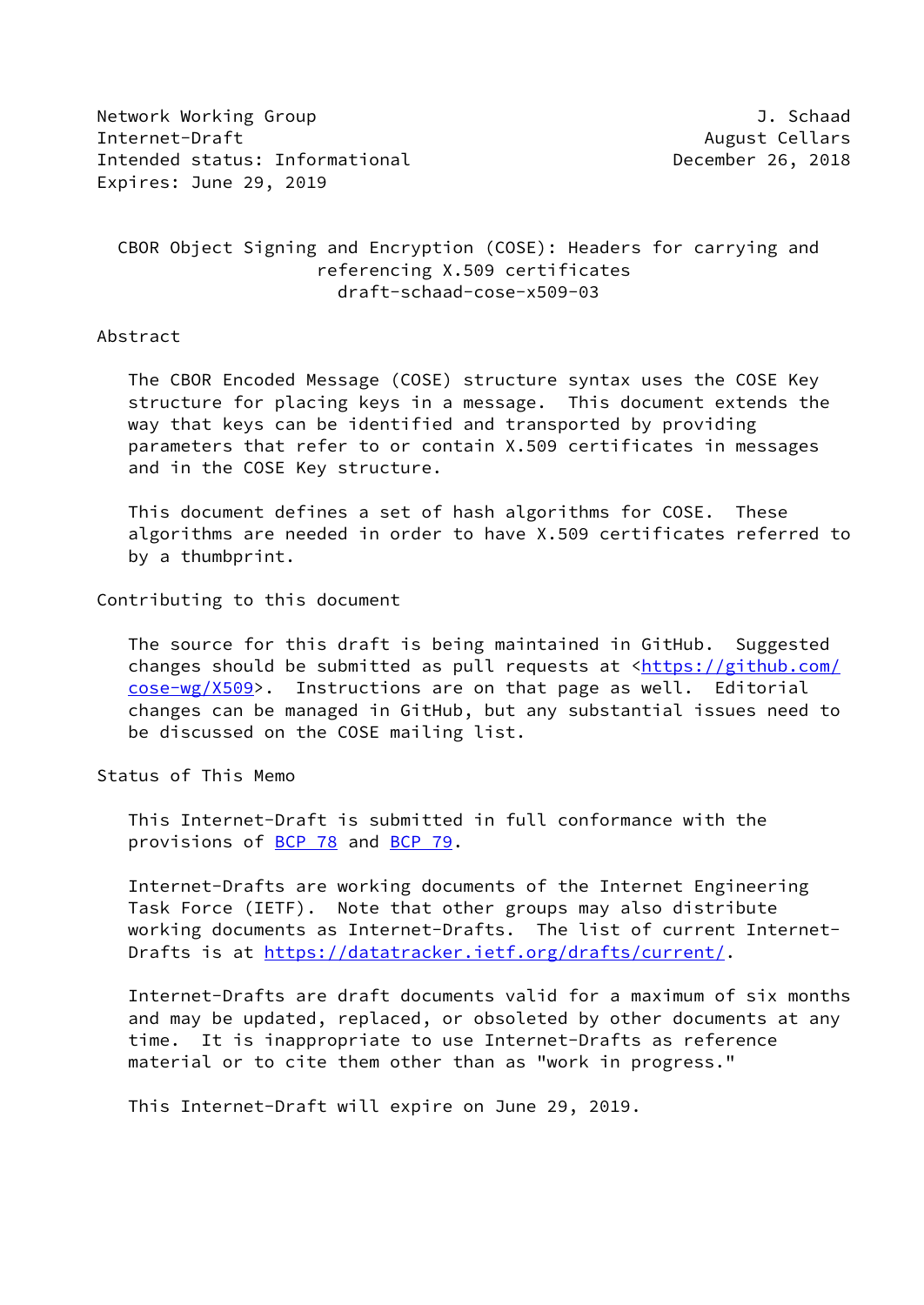<span id="page-1-1"></span>Internet-Draft COSE X.509 December 2018

Copyright Notice

 Copyright (c) 2018 IETF Trust and the persons identified as the document authors. All rights reserved.

This document is subject to **[BCP 78](https://datatracker.ietf.org/doc/pdf/bcp78)** and the IETF Trust's Legal Provisions Relating to IETF Documents [\(https://trustee.ietf.org/license-info](https://trustee.ietf.org/license-info)) in effect on the date of publication of this document. Please review these documents carefully, as they describe your rights and restrictions with respect to this document. Code Components extracted from this document must include Simplified BSD License text as described in Section 4.e of the Trust Legal Provisions and are provided without warranty as described in the Simplified BSD License.

## Table of Contents

|                                                  | $\overline{2}$ |
|--------------------------------------------------|----------------|
| 1.1. Requirements Terminology                    | $\overline{3}$ |
| 1.2.                                             | $\overline{3}$ |
|                                                  | $\overline{3}$ |
| X.509 certificates and static-static ECDH<br>3.  | 6              |
| Hash Algorithm Identifiers                       | $\overline{1}$ |
|                                                  | $\overline{1}$ |
| 4.2. SHA-2 256-bit Hash trucated to 64 bits      | 8              |
|                                                  | 8              |
| 5.1. COSE Header Parameter Registry              | 8              |
| $5.2$ . COSE Header Algorithm Parameter Registry | 8              |
| 5.3. COSE Algorithm Registry                     | 8              |
| <u>6</u> .                                       | 9              |
| 7.                                               | 9              |
| Normative References<br>7.1.                     | 9              |
| <u>7.2</u> . Informative References              | 9              |
| Author's Address                                 | 10             |
|                                                  |                |

## <span id="page-1-0"></span>[1](#page-1-0). Introduction

In the process of writing [[RFC8152](https://datatracker.ietf.org/doc/pdf/rfc8152)] discussions where held on the question of X.509 certificates [\[RFC5280](https://datatracker.ietf.org/doc/pdf/rfc5280)] and if there was a needed to provide for them. At the time there were no use cases presented that appeared to have a sufficient set of support to include these headers. Since that time a number of cases where X.509 certificate support is necessary have been defined. This document provides a set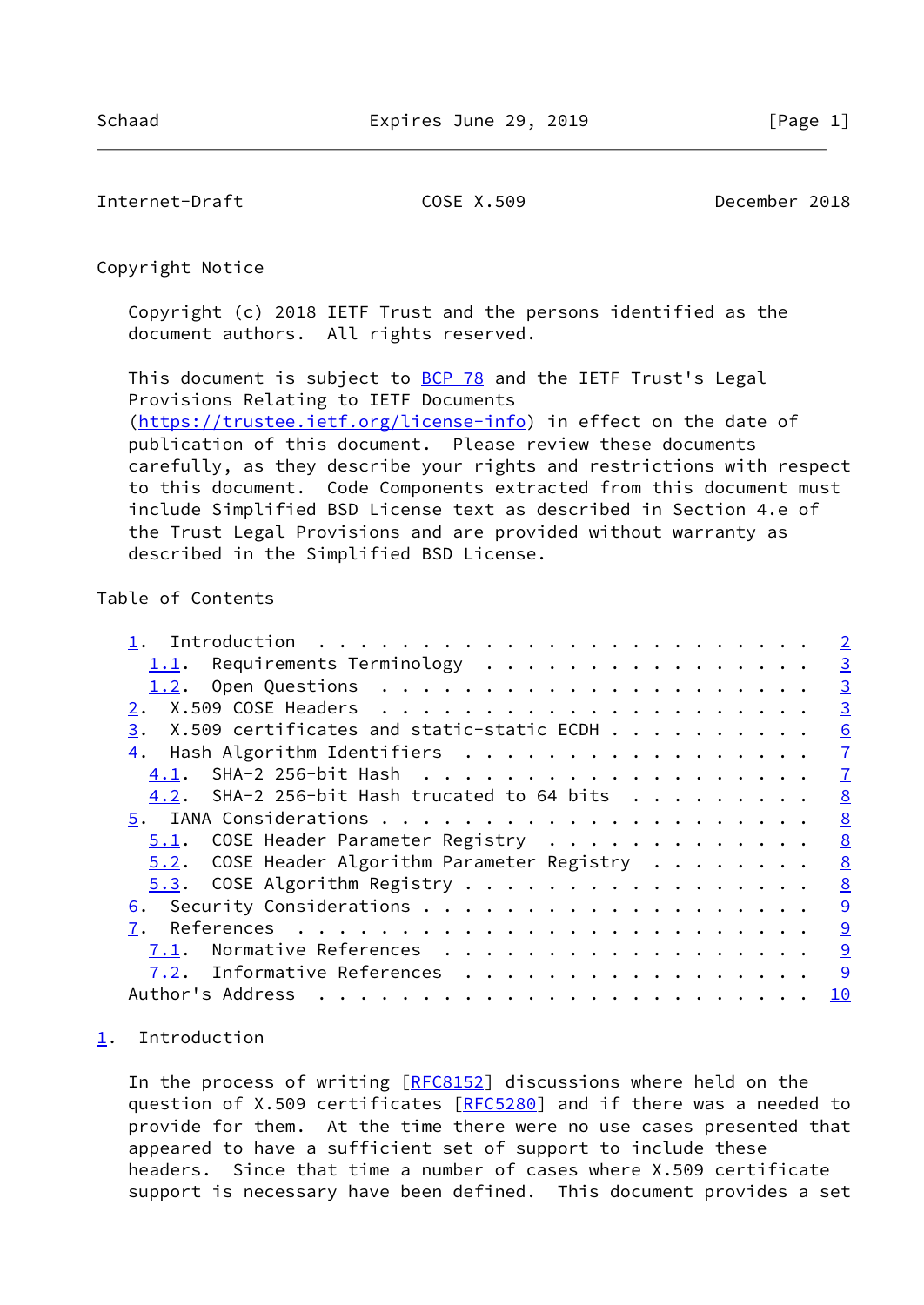of headers that will allow applications to transport and refer to X.509 certificates in a consistent manner.

 Some of the constrained device situations are being used where an X.509 PKI is already installed. One of these situations is the 6tish

Schaad **Expires June 29, 2019** [Page 2]

<span id="page-2-1"></span>Internet-Draft COSE X.509 December 2018

 environment for enrollment of devices where the certificates are installed at the factory. The [\[I-D.selander-ace-cose-ecdhe](#page-10-1)] draft was also written with the idea that long term certificates could be used to provide for authentication of devices and uses them to establish session keys. A final scenario is the use of COSE as a messaging application where long term existence of keys can be used along with a central authentication authority. The use of certificates in this scenario allows for key management to be used which is well understood.

When [\[RFC8152](https://datatracker.ietf.org/doc/pdf/rfc8152)] was written, there were no requirements for hash algorithms to be included in the algorithm registry. The use of thumbprints to refer to X.509 certificates is defined in this document which requires the use of hash algorithms. There have also been other working groups in the IETF that have expressed a requirement for hash algorithms to do have sections of content be provided by reference rather than including it in the main message. This document defines a set of hash algorithms for both of these purposes.

<span id="page-2-0"></span>[1.1](#page-2-0). Requirements Terminology

 The key words "MUST", "MUST NOT", "REQUIRED", "SHALL", "SHALL NOT", "SHOULD", "SHOULD NOT", "RECOMMENDED", "NOT RECOMMENDED", "MAY", and "OPTIONAL" in this document are to be interpreted as described in [BCP](https://datatracker.ietf.org/doc/pdf/bcp14) [14](https://datatracker.ietf.org/doc/pdf/bcp14) [[RFC2119\]](https://datatracker.ietf.org/doc/pdf/rfc2119) [\[RFC8174](https://datatracker.ietf.org/doc/pdf/rfc8174)] when, and only when, they appear in all capitals, as shown here.

<span id="page-2-2"></span>[1.2](#page-2-2). Open Questions

Should we define an extended key usage?

Are there any special certificate valiation text to be added?

List of other hash algorithms to be added.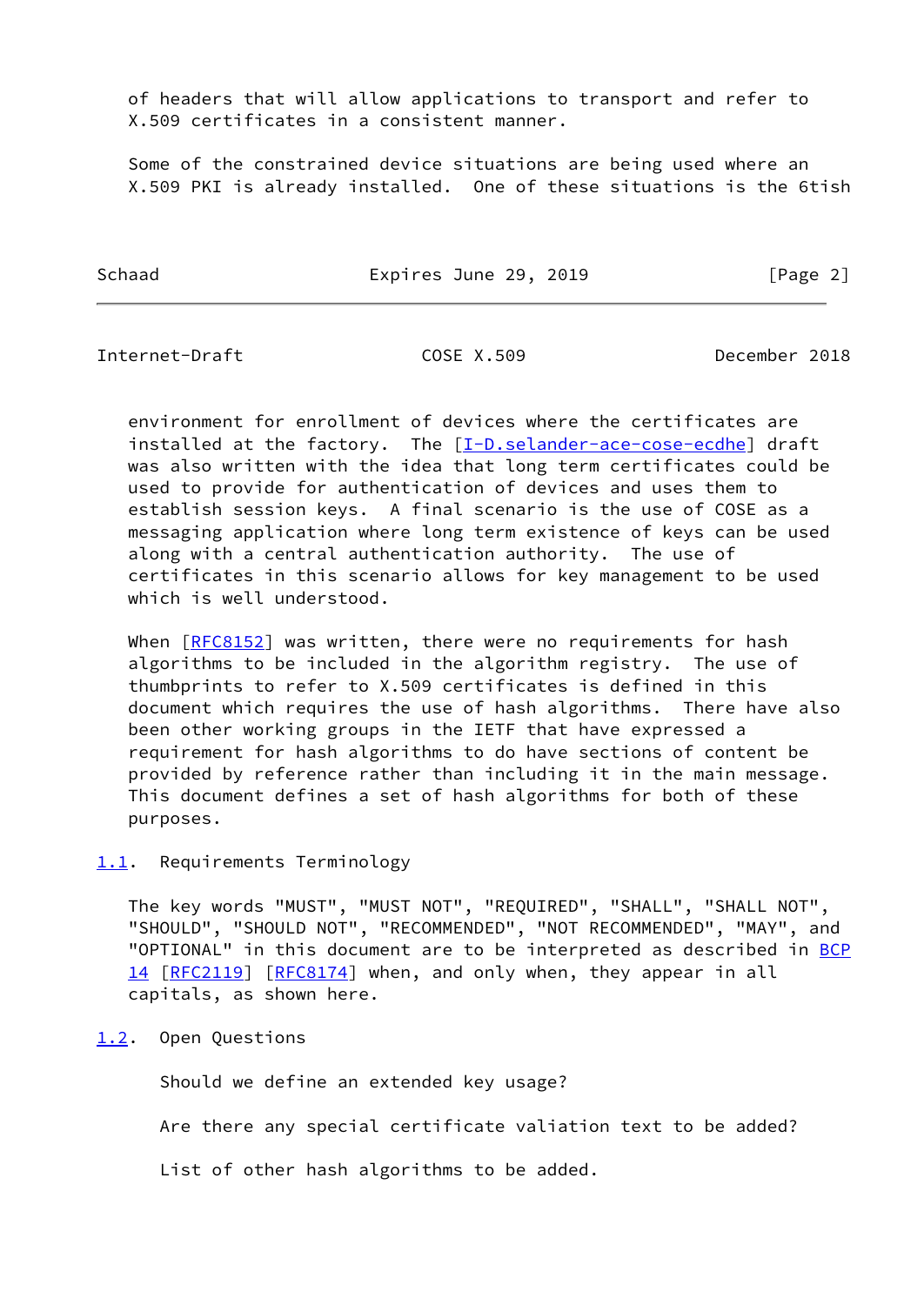Specific security considerations issues.

<span id="page-3-0"></span>[2](#page-3-0). X.509 COSE Headers

 The use of X.509 certificates allows for an existing trust infrastructure to be used with COSE. This includes the full suite of enrollment protocols, trust anchors, trust chaining and revocation checking that have been defined over time by the IETF and other organizations. The key structures that have been defined in COSE currently do not support all of these properties although some may be found in COSE Web Tokens (CWT) [\[RFC8392](https://datatracker.ietf.org/doc/pdf/rfc8392)].

| Schaad | Expires June 29, 2019 | [Page 3] |
|--------|-----------------------|----------|
|        |                       |          |

Internet-Draft COSE X.509 December 2018

 It is not necessarily expected that constrained devices will fully support the evaluation and processing of X.509 certificates, it is perfectly reasonable for a certificate to be assigned to a device which it can then provide to a relying party along with a signature or encrypted message, the relying party not being a constrained device.

 Certificates obtained from any of these methods MUST still be validated. This validation can be done via the PKIX rules in [\[RFC5280](https://datatracker.ietf.org/doc/pdf/rfc5280)] or by using a different trust structure, such as a trusted certificate distributer for self-signed certificates. The PKIX validation includes matching against the trust anchors configured for the application. These rules apply to certificates of a chain length of one as well as longer chains. If the application cannot establish a trust in the certificate, then it cannot be used.

The header parameters defined in this document are:

 x5bag: This header parameters contains a bag of X.509 certificates. The set of certificates in this header are unordered and may contain self-signed certificates. The certificate bag can contain certificates which are completely extraneous to the message. (An example of this would be to carry a certificate with a key agreement key usage in a signed message.) As the certificates are unordered, the party evaluating the signature will need to do the necessary path building. Certificates needed for any particular chain to be built may be absent from the bag.

As this header element does not provide any trust, the header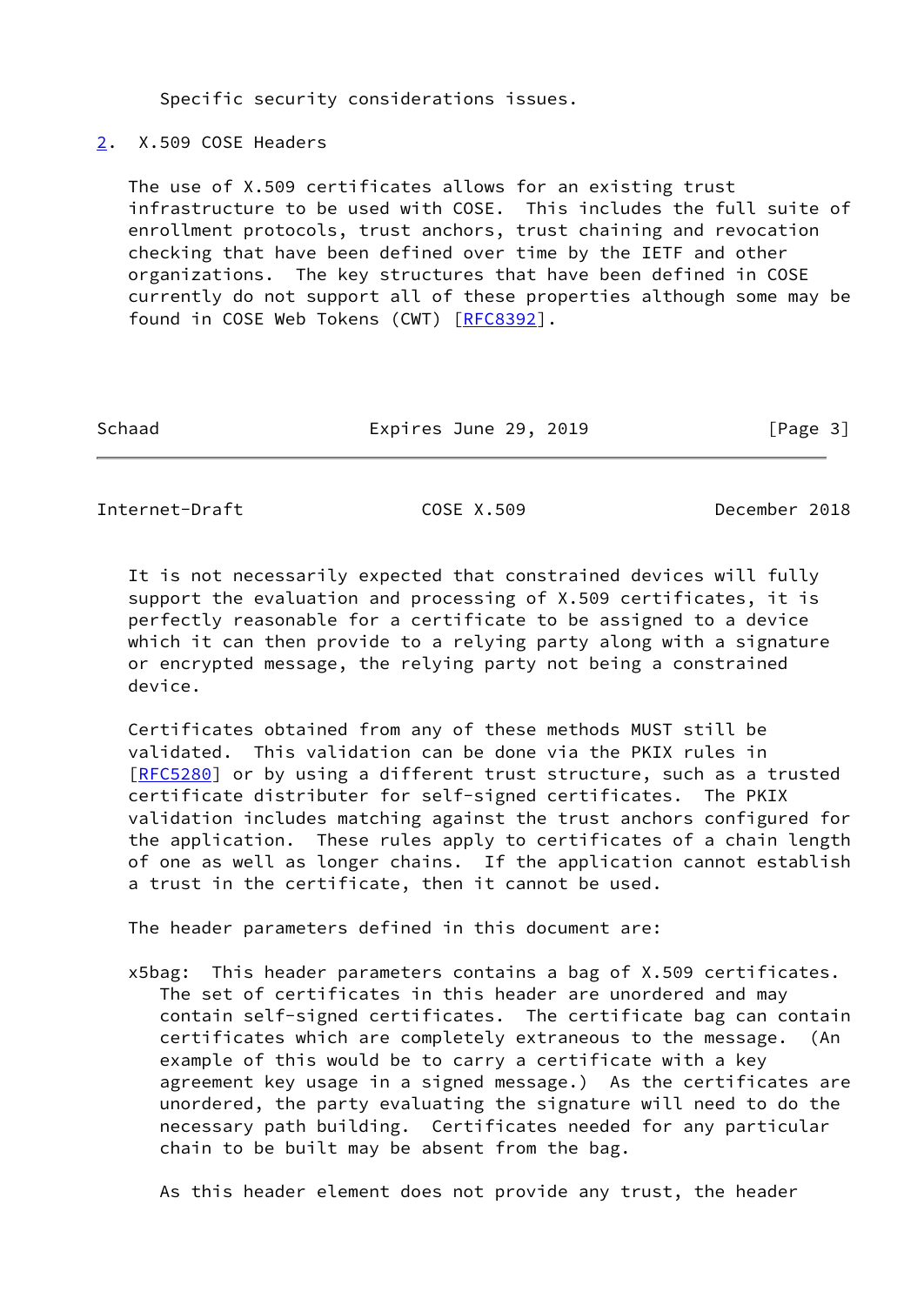parameter can be in either a protected or unprotected header bag.

 This header parameter allows for a single or a bag of X.509 certificates to be carried in the message.

- $*$  If a single certificate is conveyed, it is placed in a CBOR bstr.
- \* If multiple certificates are conveyed, a CBOR array of bstrs is used. Each certificate being in it's own slot.
- x5chain: This header parameter contains an ordered array of X.509 certificates. The certificates are to be ordered starting with the certificate containing the end-entity key followed by the certificate which signed it and so on. There is no requirement for the entire chain to be present in the element if there is reason to believe that the relying party will already have it.

Schaad **Expires June 29, 2019** [Page 4]

Internet-Draft COSE X.509 December 2018

 As this header element does not provide any trust, the header parameter can be in either a protected or unprotected header bag.

 This header parameter allows for a single or a bag of X.509 certificates to be carried in the message.

- $*$  If a single certificate is conveyed, it is placed in a CBOR bstr.
- \* If multiple certificates are conveyed, a CBOR array of bstrs is used. Each certificate being in it's own slot.
- x5t: This header parameter provides the ability to identify an X.509 certificate by a hash value. The parameter is an array of two elements. The first element is an algorithm identifier which is a signed integer or a string containing the hash algorithm identifier. The second element is a binary string containing the hash value.

 As this header element does not provide any trust, the header parameter can be in either a protected or unprotected header bag. For interoperability, applications which use this header parameter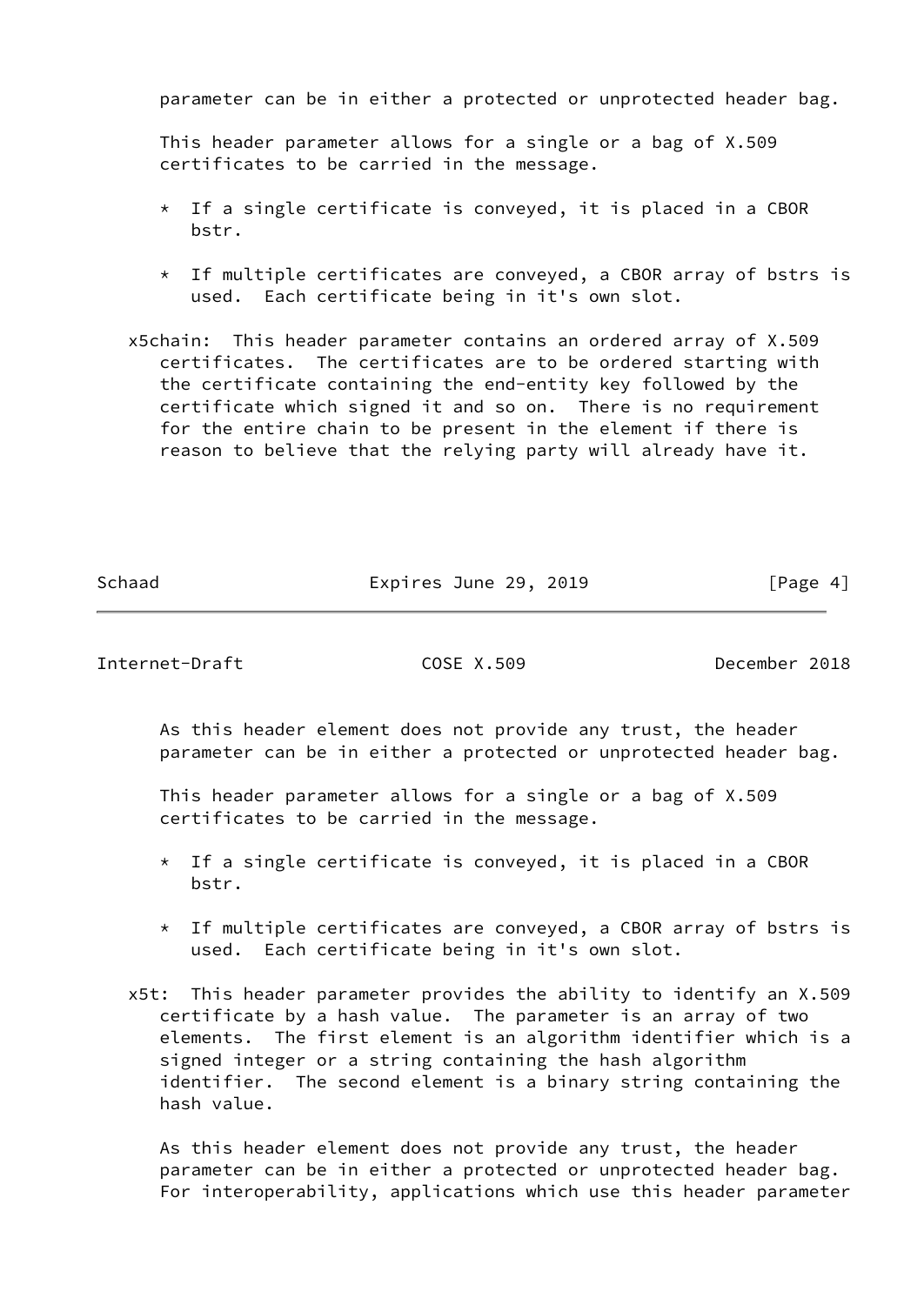MUST support the hash algorithm 'sha256', but can use other hash algorithms.

- x5u: This header parameter provides the ability to identify an X.509 certificate by a URL. The referenced resource can be any of the following media types:
	- \* application/pkix-cert [\[RFC2585](https://datatracker.ietf.org/doc/pdf/rfc2585)]
	- \* application/pkcs7-mime; smime-type="certs-only" [[I-D.ietf-lamps-rfc5751-bis\]](#page-10-2)
	- \* application/x-pem-file [\[RFC7468](https://datatracker.ietf.org/doc/pdf/rfc7468)] Should we support a PEM type? I cannot find a registered media type for one

 As this header element implies a trust relationship, the header parameter MUST be in the protected header bag. The URL provided MUST provide integrity protection and server authentication. For example, an HTTP or CoAP GET request to retrieve a certificate MUST use TLS [\[RFC5246](https://datatracker.ietf.org/doc/pdf/rfc5246)] or DTLS. If the certificate does not chain to an existing trust anchor, the certificate MUST NOT be trusted unless the server is configured as trusted to provide new trust anchors. This will normally be the situation when self-signed certificates are used.

The header parameters used in the following locations:

| Schaad | Expires June 29, 2019 | [Page 5] |
|--------|-----------------------|----------|
|        |                       |          |

<span id="page-5-0"></span>Internet-Draft COSE X.509 December 2018

- o COSE\_Signature and COSE\_Sign0 objects, in these objects they identify the key that was used for generating signature.
- o COSE\_recipient objects, in this location they may be used to identify the certificate for the recipient of the message.

|                           | -------+-------+---- |                    |                                           |
|---------------------------|----------------------|--------------------|-------------------------------------------|
| Name<br>--------+-------+ |                      | Value   value type | description                               |
| x5bag                     |                      | TBD4   COSE X509   | An unordered bag of X.509<br>certificates |
| x5chain                   | $\vert$ TBD3         | COSE X509          | An ordered chain of X.509<br>certificates |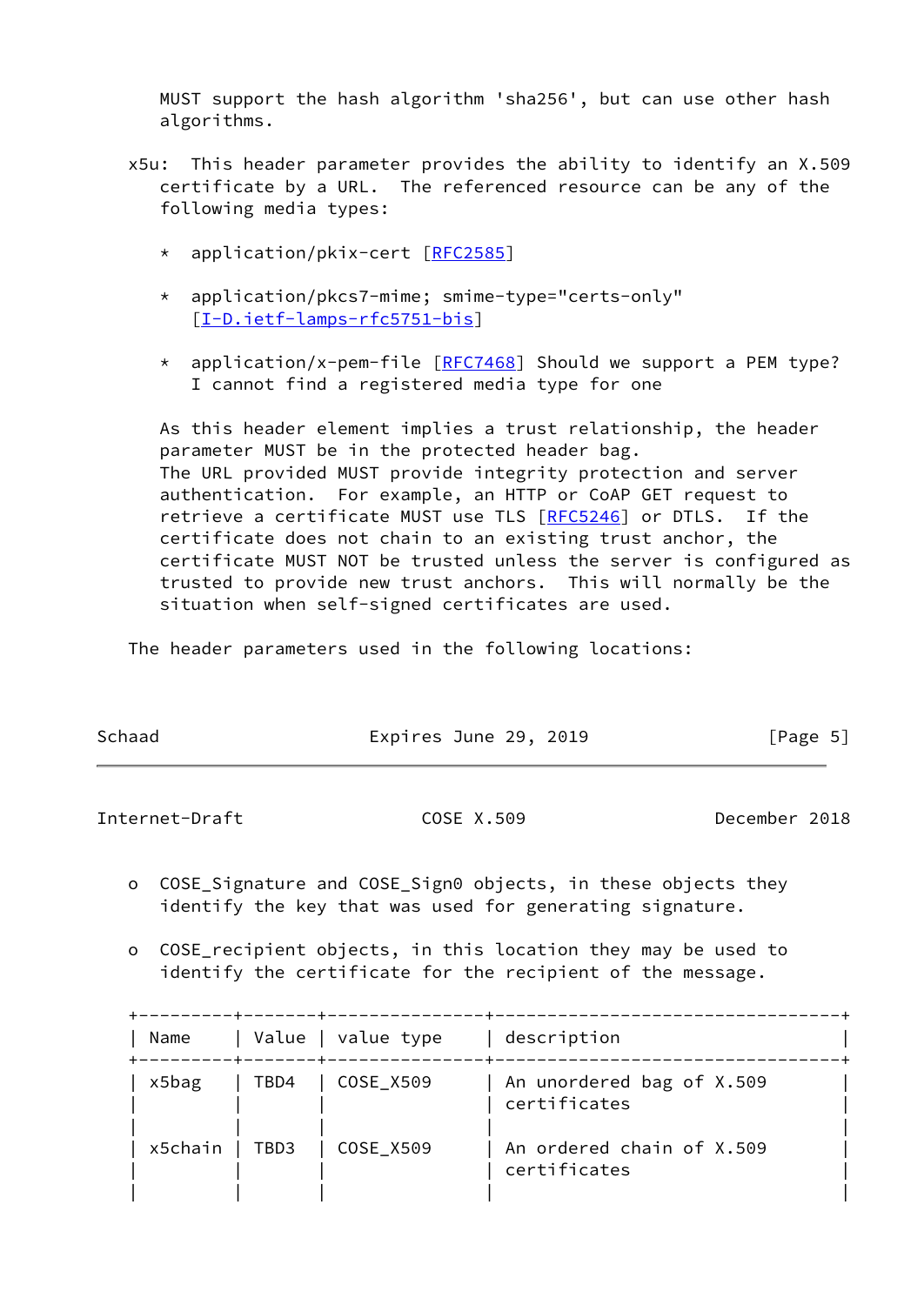| x5t |      |       | TBD1   COSE CertHash   Hash of an X.509 certificate |  |
|-----|------|-------|-----------------------------------------------------|--|
| x5u | TBD2 | l uri | URL pointing to an X.509<br>certificate             |  |
|     |      |       |                                                     |  |

### Table 1: X.509 COSE Headers

Below is an equivalent CDDL  $[\underline{I-D.ietf-cbor-cdd}]$  description of the text above.

 $COSE_}8509 = bstr / [2*certs: bstr ]$ COSE\_CertHash = [ hashAlg: (int / tstr), hashValue: bstr ]

<span id="page-6-0"></span>[3](#page-6-0). X.509 certificates and static-static ECDH

 The header parameters defined in the previous section are used to identify the recipient certificates for the ECDH key agreement algorithms. In this section we define the algorithm specific parameters that are used for identifying or transporting the senders key for static-static key agreement algorithms.

Schaad **Expires June 29, 2019** [Page 6]

<span id="page-6-1"></span>Internet-Draft COSE X.509 December 2018

| Name                             | Valu<br>e | Type         | Algorithm                         | Description>                     |
|----------------------------------|-----------|--------------|-----------------------------------|----------------------------------|
| static<br>key X.509<br>thumbprin | TBD       | COSE_CertHas | ECDH-<br>$SS+HKDF-256$ ,<br>ECDH- | Thumbprint<br>for the<br>senders |
|                                  |           |              | SS+HKDF-512,                      | X.509                            |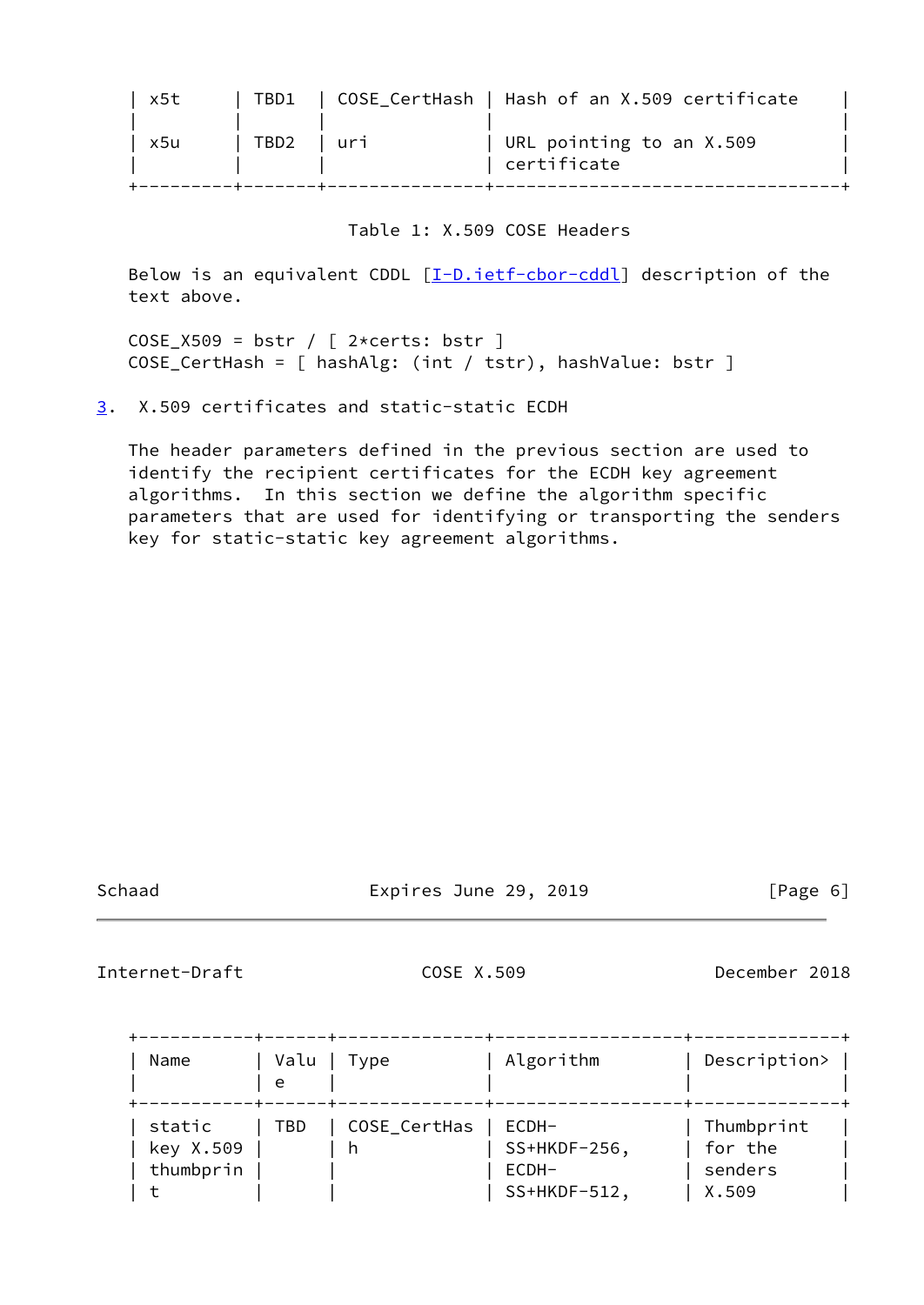|                                      |            |           | ECDH-SS+A128KW,<br>ECDH-<br>SS+AES192KW,<br>ECDH-SS+AES256KW                                                            | certificate                                    |
|--------------------------------------|------------|-----------|-------------------------------------------------------------------------------------------------------------------------|------------------------------------------------|
| static<br>key X.509<br>URL           | <b>TBD</b> | uri       | $ECDH-$<br>$SS+HKDF-256$ ,<br>ECDH-<br>$SS+HKDF-512,$<br>ECDH-SS+A128KW,<br>$ECDH-$<br>SS+AES192KW,<br>ECDH-SS+AES256KW | URL for the<br>senders<br>X.509<br>certificate |
| static<br>key X.509<br>cert<br>chain | TBD        | COSE_X509 | ECDH-<br>$SS+HKDF-256$ ,<br>ECDH-<br>$SS+HKDF-512,$<br>ECDH-SS+A128KW,<br>ECDH-<br>SS+AES192KW,<br>ECDH-SS+AES256KW     | static key<br>X.509<br>certificate<br>chain    |

Table 2: Static ECDH Algorithm Values

 The core COSE document did have a need for a standalone hash algorithm, and thus did not define any. In this document, two hash algorithms are defined for use with the 'x5t' header parameter.

<span id="page-7-1"></span>[4.1](#page-7-1). SHA-2 256-bit Hash

Define an algorithm identifier for SHA-256.

Schaad Expires June 29, 2019 [Page 7]

<span id="page-7-3"></span>Internet-Draft COSE X.509 December 2018

<span id="page-7-2"></span>[4.2](#page-7-2). SHA-2 256-bit Hash trucated to 64 bits

<span id="page-7-0"></span>[<sup>4</sup>](#page-7-0). Hash Algorithm Identifiers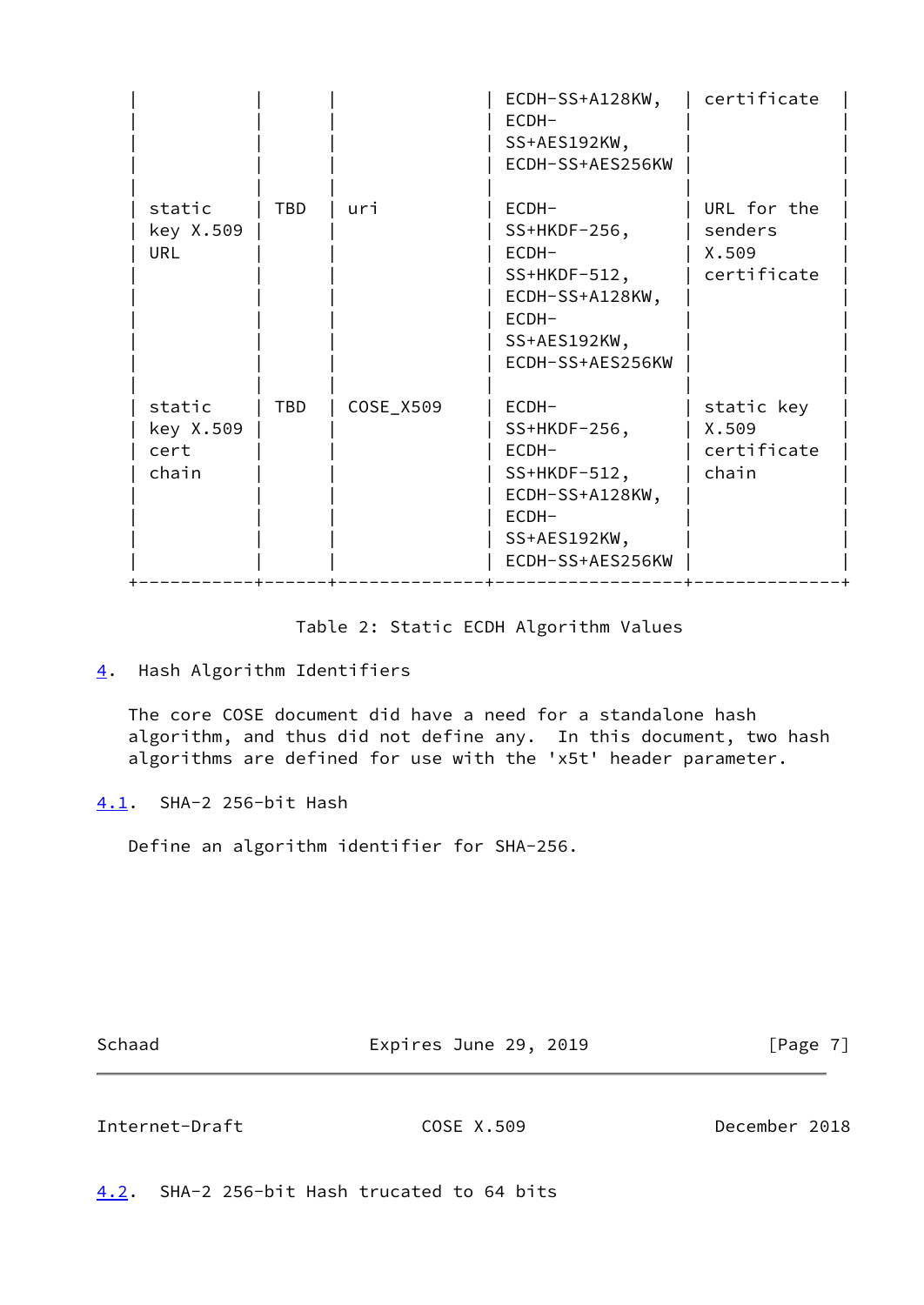This hash function uses the SHA-2 256-bit hash function as in the previous section, however it truncates the result to 64-bits for transmission. The fact that it is a truncated hash means that there is now a high likelihood that collisions will occur, thus this hash function cannot be used in situations where a unique items is required to be identified. Luckily for the case of identifying a certificate that is not a requirement, the only requirement is that the number of potential certificates (and thus keys) to be tried is reduced to a small number. (Hopefully that number is one, but it can not be assumed to be.) After the set of certificates has been filtered down, the public key in each certificate will need to be tried for the operation in question. The certificate can be validated either before or after it has been checked as working. The trade-offs involved are:

- o Certificate validation before using the key will imply that more network traffic may be required in order to fetch certificates and do revocation checking.
- o Certificate validation after using the key means that bad keys can be used and, if not carefully checked, the result may be used prior to completing the certificate validation. Using unvalidated keys can expose the device to more timing and oracle attacks as the attacker would be able to see if the key operation succeeded or failed as no network traffic to validate the certificate would ensue.
- <span id="page-8-0"></span>[5](#page-8-0). IANA Considerations
- <span id="page-8-1"></span>[5.1](#page-8-1). COSE Header Parameter Registry

 IANA is requested to register the new COSE Header items in Table 1 in the "COSE Header Parameters" registry.

<span id="page-8-2"></span>[5.2](#page-8-2). COSE Header Algorithm Parameter Registry

 IANA is requested to register the new COSE Header items in Table 2 in the "COSE Header Algorithm Parameters" registry.

<span id="page-8-3"></span>[5.3](#page-8-3). COSE Algorithm Registry

 IANA is requested to register the following algorithms in the "COSE Algorithms" registry.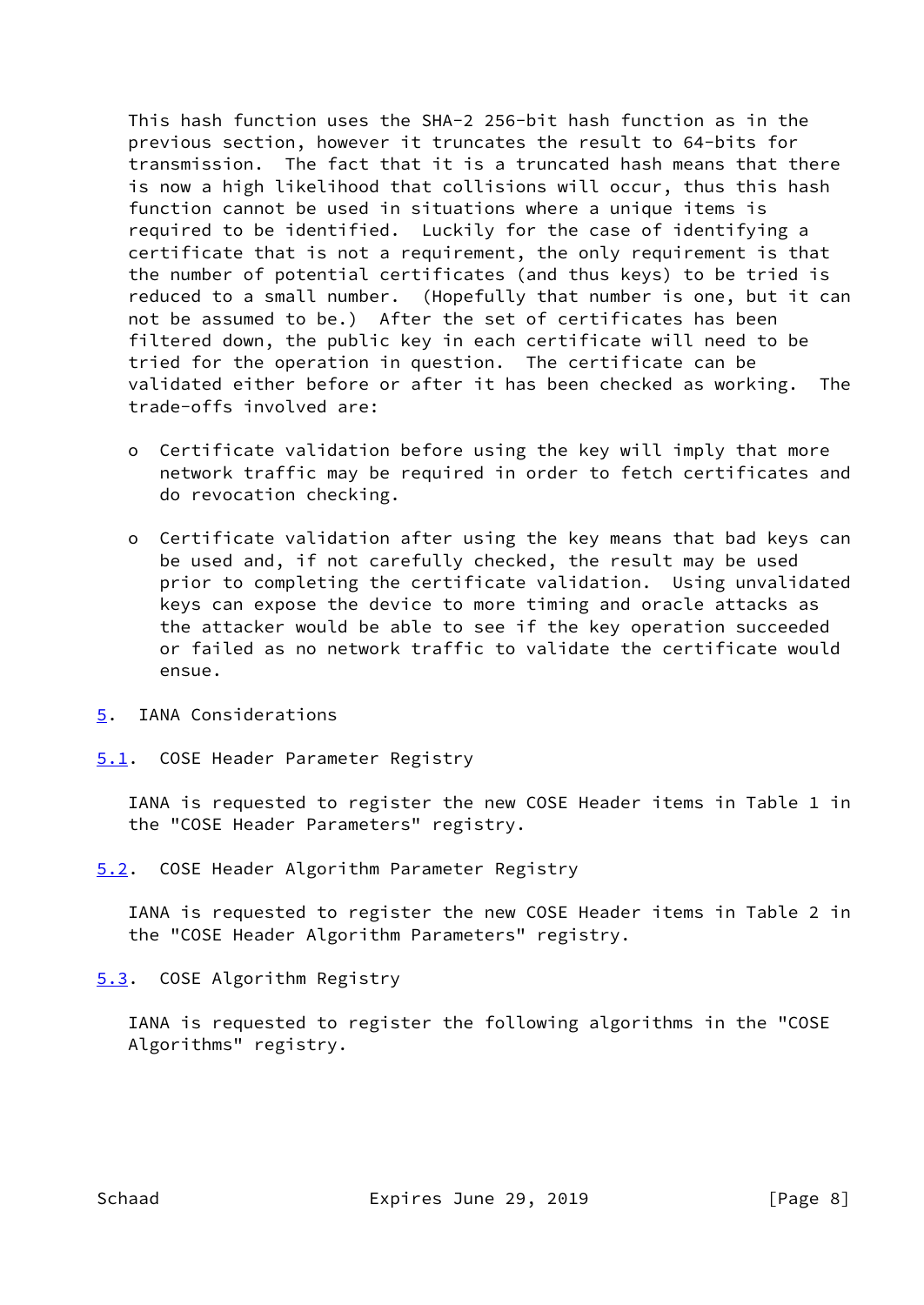## <span id="page-9-1"></span>Internet-Draft COSE X.509 December 2018

| Name       | -------<br>Value<br>--+-------+---- | Description                                  | -+----------+            | Reference   Recommended |
|------------|-------------------------------------|----------------------------------------------|--------------------------|-------------------------|
| $SHA-256$  | TBD                                 | SHA-2 256-bit Hash   [This                   | Document]                | Yes.                    |
| SHA-256/64 | TBD                                 | SHA-2 256-bit Hash<br>trucated to<br>64-bits | <b>This</b><br>Document] | No                      |

<span id="page-9-0"></span>[6](#page-9-0). Security Considerations

There are security considerations:

Self-signed certificates and Trust Anchors

- <span id="page-9-2"></span>[7](#page-9-2). References
- <span id="page-9-3"></span>[7.1](#page-9-3). Normative References

 [I-D.schaad-cose-rfc8152bis-struct] Schaad, J., "CBOR Object Signing and Encryption (COSE) Structures and Process", [draft-schaad-cose-rfc8152bis](https://datatracker.ietf.org/doc/pdf/draft-schaad-cose-rfc8152bis-struct-00) [struct-00](https://datatracker.ietf.org/doc/pdf/draft-schaad-cose-rfc8152bis-struct-00) (work in progress), August 2018.

- [RFC2119] Bradner, S., "Key words for use in RFCs to Indicate Requirement Levels", [BCP 14](https://datatracker.ietf.org/doc/pdf/bcp14), [RFC 2119](https://datatracker.ietf.org/doc/pdf/rfc2119), DOI 10.17487/RFC2119, March 1997, <[https://www.rfc-editor.org/info/rfc2119>](https://www.rfc-editor.org/info/rfc2119).
- [RFC5280] Cooper, D., Santesson, S., Farrell, S., Boeyen, S., Housley, R., and W. Polk, "Internet X.509 Public Key Infrastructure Certificate and Certificate Revocation List (CRL) Profile", [RFC 5280,](https://datatracker.ietf.org/doc/pdf/rfc5280) DOI 10.17487/RFC5280, May 2008, <[https://www.rfc-editor.org/info/rfc5280>](https://www.rfc-editor.org/info/rfc5280).
- [RFC8174] Leiba, B., "Ambiguity of Uppercase vs Lowercase in [RFC](https://datatracker.ietf.org/doc/pdf/rfc2119) [2119](https://datatracker.ietf.org/doc/pdf/rfc2119) Key Words", [BCP 14](https://datatracker.ietf.org/doc/pdf/bcp14), [RFC 8174,](https://datatracker.ietf.org/doc/pdf/rfc8174) DOI 10.17487/RFC8174, May 2017, [<https://www.rfc-editor.org/info/rfc8174](https://www.rfc-editor.org/info/rfc8174)>.
- <span id="page-9-4"></span>[7.2](#page-9-4). Informative References

<span id="page-9-5"></span> [I-D.ietf-cbor-cddl] Birkholz, H., Vigano, C., and C. Bormann, "Concise data definition language (CDDL): a notational convention to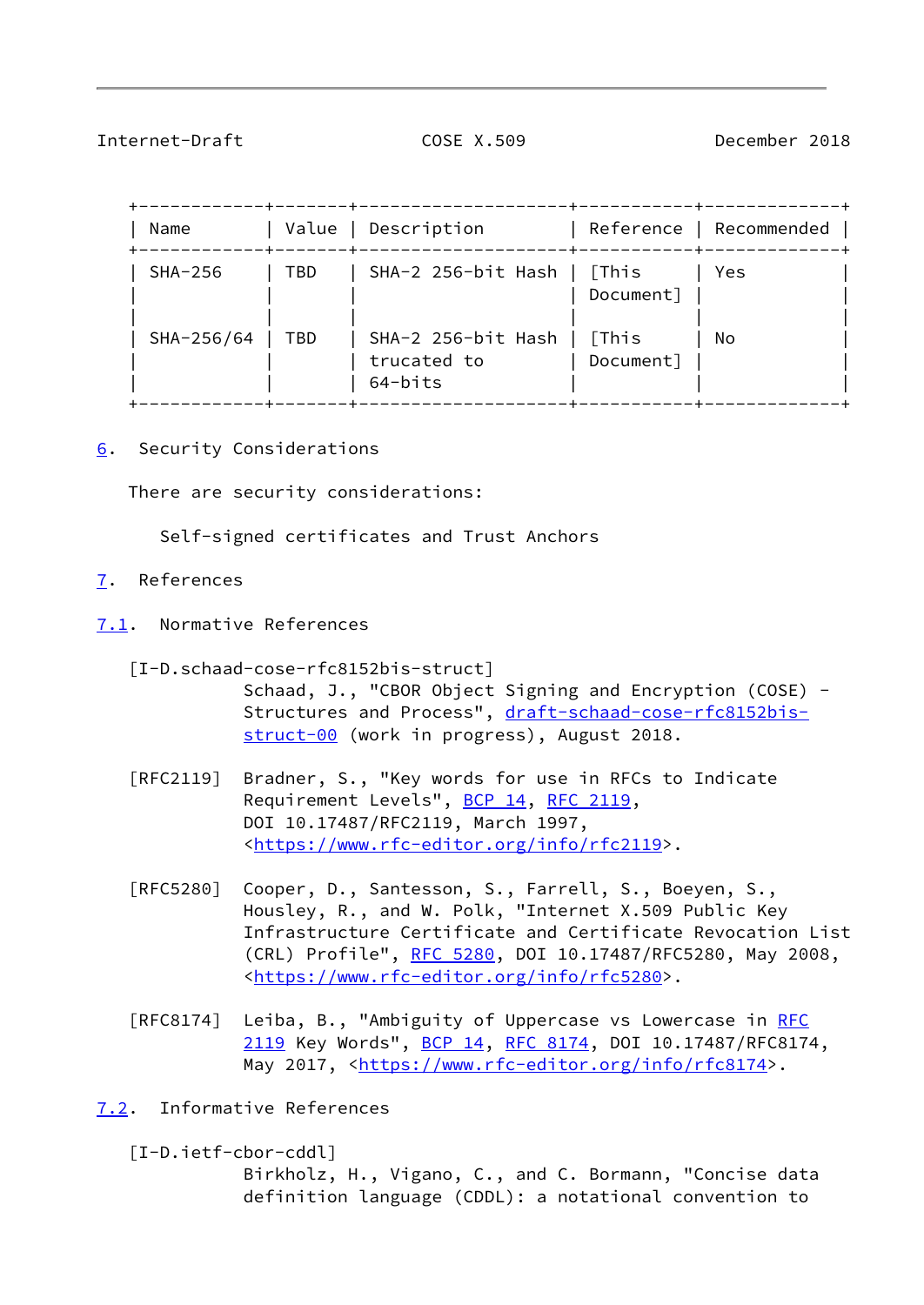express CBOR and JSON data structures", [draft-ietf-cbor](https://datatracker.ietf.org/doc/pdf/draft-ietf-cbor-cddl-06) [cddl-06](https://datatracker.ietf.org/doc/pdf/draft-ietf-cbor-cddl-06) (work in progress), November 2018.

Schaad Expires June 29, 2019 [Page 9]

<span id="page-10-2"></span><span id="page-10-1"></span><span id="page-10-0"></span>

| Internet-Draft    | COSE X.509                                                                                                                                                                                                                                        | December 2018 |
|-------------------|---------------------------------------------------------------------------------------------------------------------------------------------------------------------------------------------------------------------------------------------------|---------------|
|                   | [I-D.ietf-lamps-rfc5751-bis]<br>Schaad, J., Ramsdell, B., and S. Turner, "Secure/<br>Multipurpose Internet Mail Extensions (S/MIME) Version 4.0<br>Message Specification", draft-ietf-lamps-rfc5751-bis-12<br>(work in progress), September 2018. |               |
|                   | [I-D.selander-ace-cose-ecdhe]<br>Selander, G., Mattsson, J., and F. Palombini, "Ephemeral<br>Diffie-Hellman Over COSE (EDHOC)", draft-selander-ace-<br>cose-ecdhe-10 (work in progress), September 2018.                                          |               |
| [RFC2585]         | Housley, R. and P. Hoffman, "Internet X.509 Public Key<br>Infrastructure Operational Protocols: FTP and HTTP",<br>RFC 2585, DOI 10.17487/RFC2585, May 1999,<br><https: info="" rfc2585="" www.rfc-editor.org="">.</https:>                        |               |
| $\lceil$ RFC5246] | Dierks, T. and E. Rescorla, "The Transport Layer Security<br>(TLS) Protocol Version 1.2", RFC 5246,<br>DOI 10.17487/RFC5246, August 2008,<br><https: info="" rfc5246="" www.rfc-editor.org="">.</https:>                                          |               |
| [RFC7468]         | Josefsson, S. and S. Leonard, "Textual Encodings of PKIX,<br>PKCS, and CMS Structures", RFC 7468, DOI 10.17487/RFC7468,<br>April 2015, <https: info="" rfc7468="" www.rfc-editor.org="">.</https:>                                                |               |
| [RFC8152]         | Schaad, J., "CBOR Object Signing and Encryption (COSE)",<br>RFC 8152, DOI 10.17487/RFC8152, July 2017,<br><https: info="" rfc8152="" www.rfc-editor.org="">.</https:>                                                                             |               |
| [RFC8392]         | Jones, M., Wahlstroem, E., Erdtman, S., and H. Tschofenig,<br>"CBOR Web Token (CWT)", RFC 8392, DOI 10.17487/RFC8392,                                                                                                                             |               |

May 2018, [<https://www.rfc-editor.org/info/rfc8392](https://www.rfc-editor.org/info/rfc8392)>.

Author's Address

 Jim Schaad August Cellars

Email: ietf@augustcellars.com